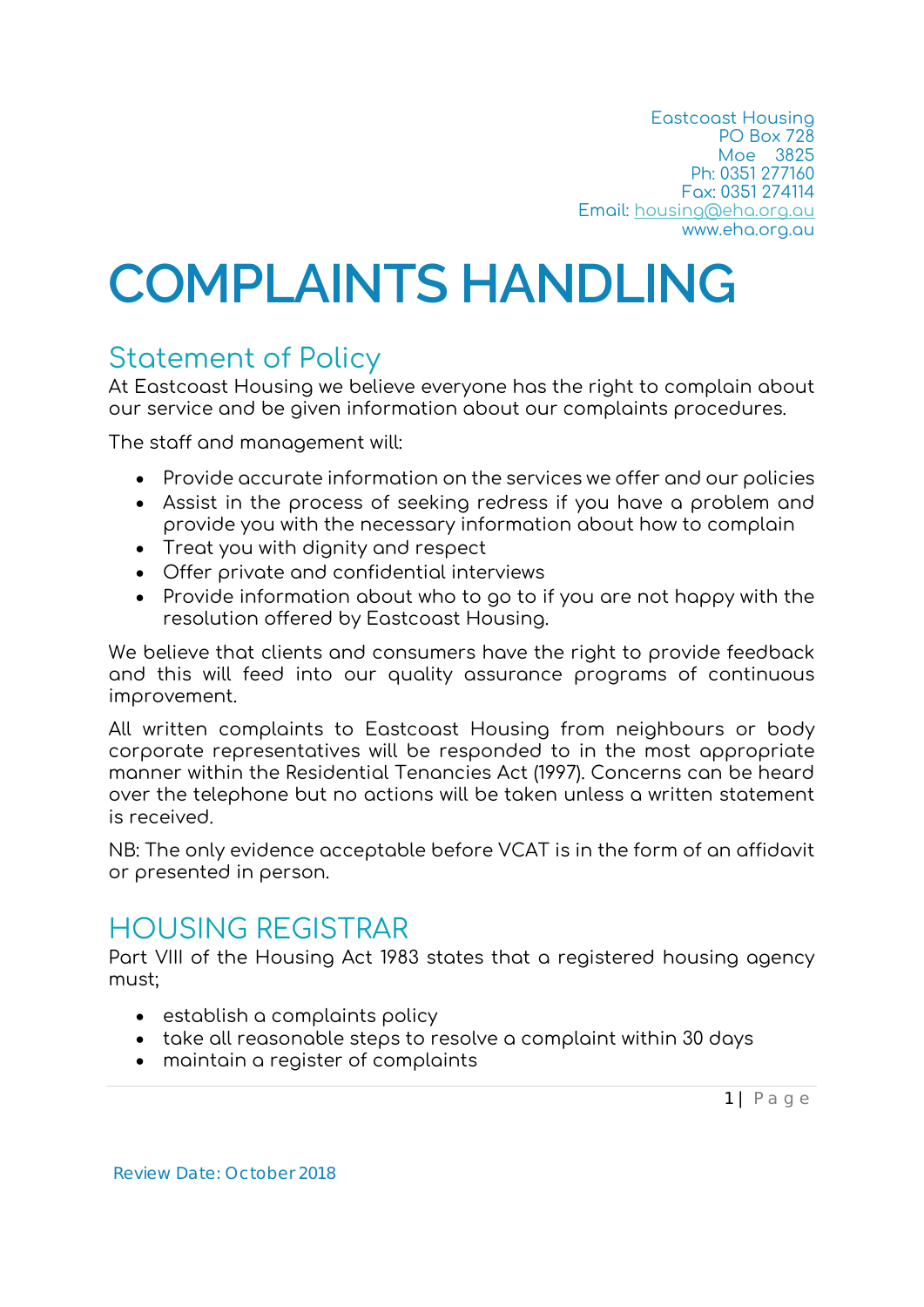This Act also establishes a role for the Housing Registrar in the investigation of complaints by tenants about rental housing matters that are not resolved by the agency.

If a tenant feels that they have not received fair treatment or the matter has not been resolved accordingly, they can contact the Housing Registrar on (03) 96511402 or email: housingregistrarcomplaints@dtf.vic.gov.au

NB: This policy is to be read in conjunction with the 10.6 2018 VHR and Complaints policy if you are a tenant or an applicant.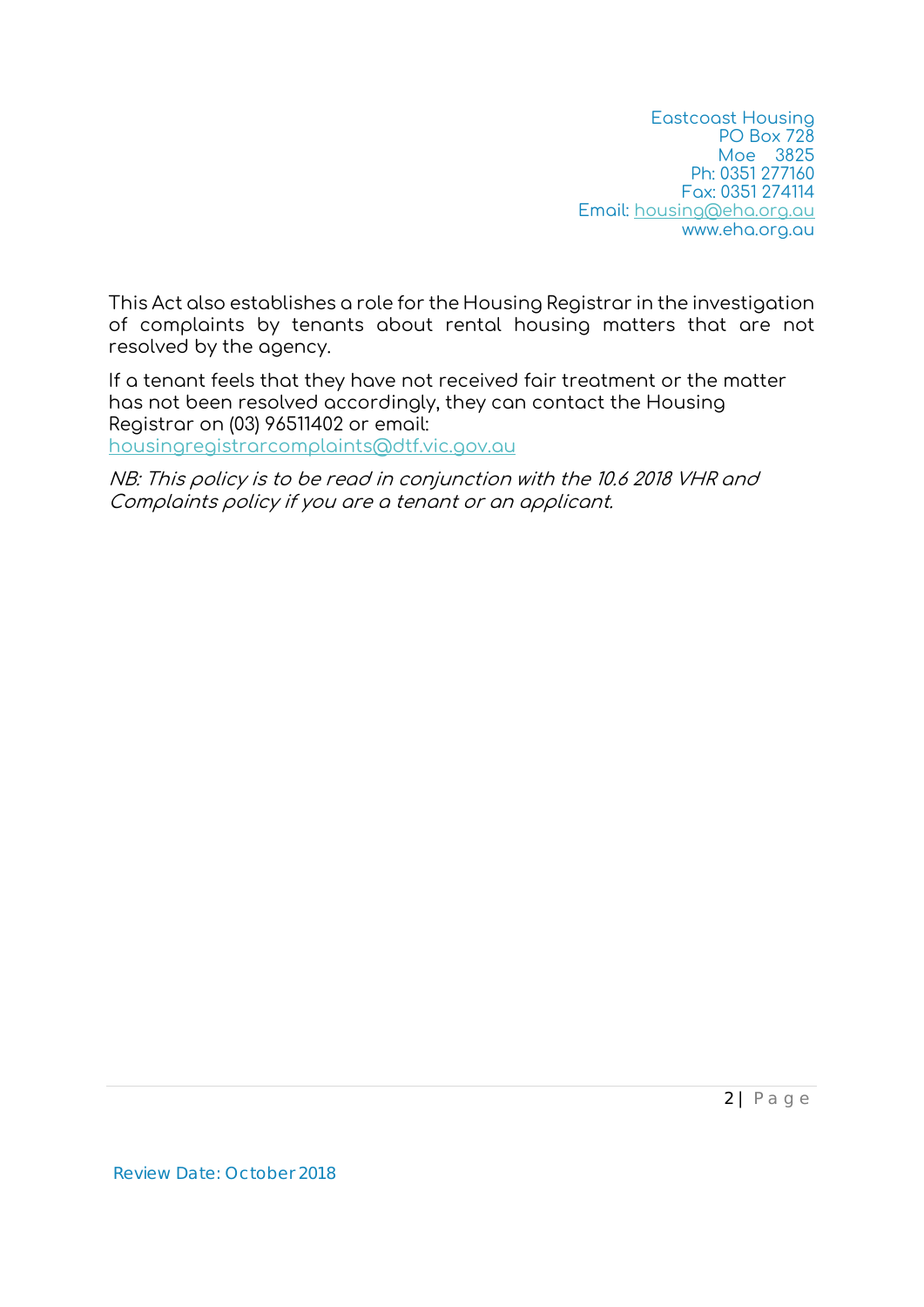Eastcoast Housing<br>
PO Box 728<br>
Moe 3825<br>
Ph: 0351 277160 Fax: 0351 274114 Email: housing@eha.org.au

# Contents

| 1.   |                                                                         |                           |  |  |
|------|-------------------------------------------------------------------------|---------------------------|--|--|
| 2.   |                                                                         |                           |  |  |
| 2.1. |                                                                         |                           |  |  |
| 2.2. |                                                                         |                           |  |  |
| 2.3. | $Context. 6$                                                            |                           |  |  |
| 3.   |                                                                         |                           |  |  |
| 4.   |                                                                         |                           |  |  |
| 4.1. |                                                                         |                           |  |  |
| 4.2. |                                                                         |                           |  |  |
| 4.3. |                                                                         |                           |  |  |
|      |                                                                         |                           |  |  |
| 5.1. |                                                                         |                           |  |  |
| 5.2. |                                                                         |                           |  |  |
| 5.3. |                                                                         |                           |  |  |
|      |                                                                         |                           |  |  |
| 6.1. |                                                                         |                           |  |  |
| 6.2. |                                                                         |                           |  |  |
| 6.3. |                                                                         |                           |  |  |
| 6.4. |                                                                         |                           |  |  |
| 6.5. |                                                                         |                           |  |  |
| 7.   |                                                                         |                           |  |  |
|      | Level Three -Reassessments by the Complaints sub-Committee of the Board |                           |  |  |
| 9.   |                                                                         |                           |  |  |
| 10.  |                                                                         |                           |  |  |
|      |                                                                         | $3   P \n  a \n  g \n  e$ |  |  |

**Review Date: October 2018**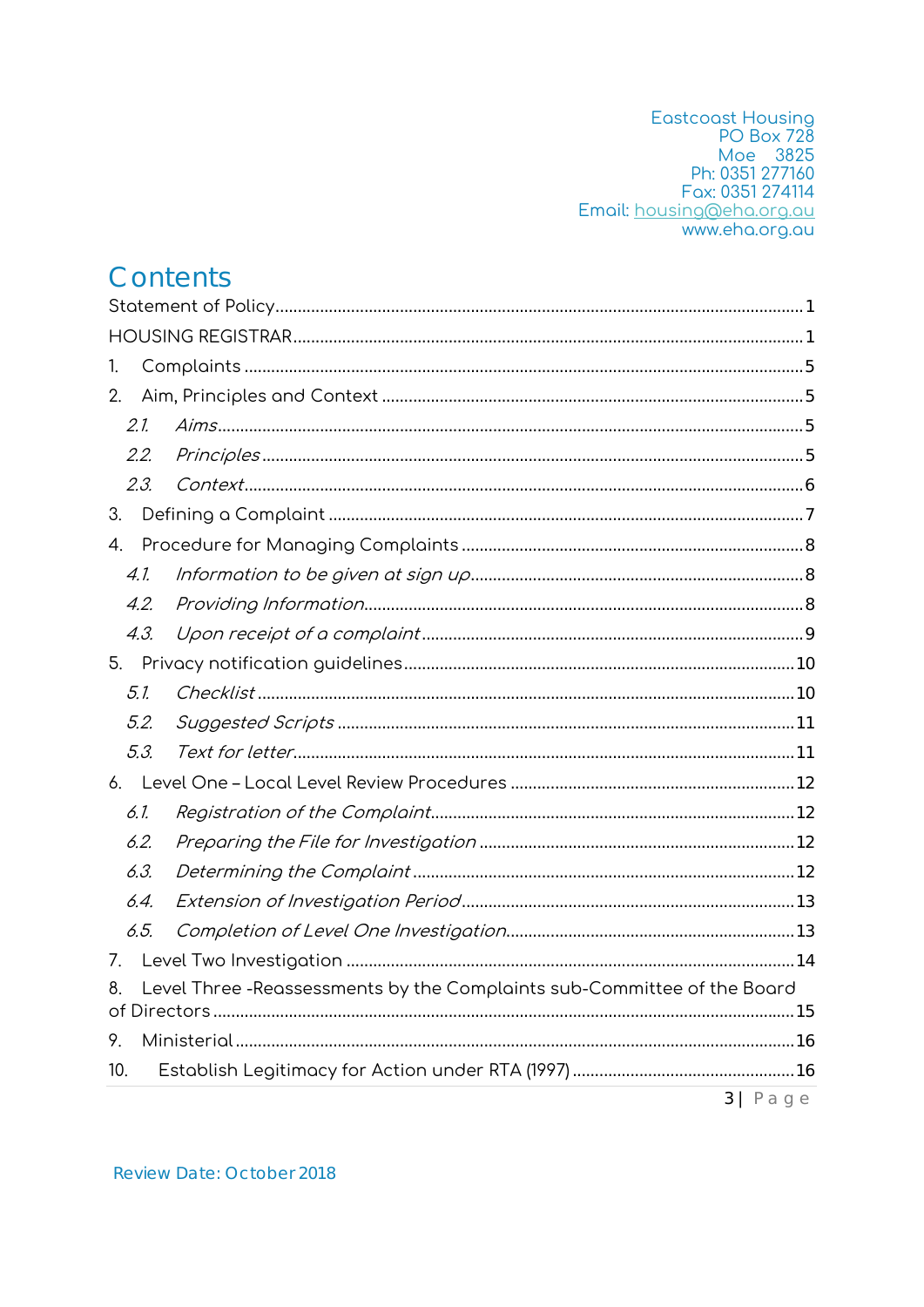Eastcoast Housing<br>
PO Box 728<br>
Moe 3825<br>
Ph: 0351 277160<br>
Fax: 0351 274114 Email: housing@eha.org.au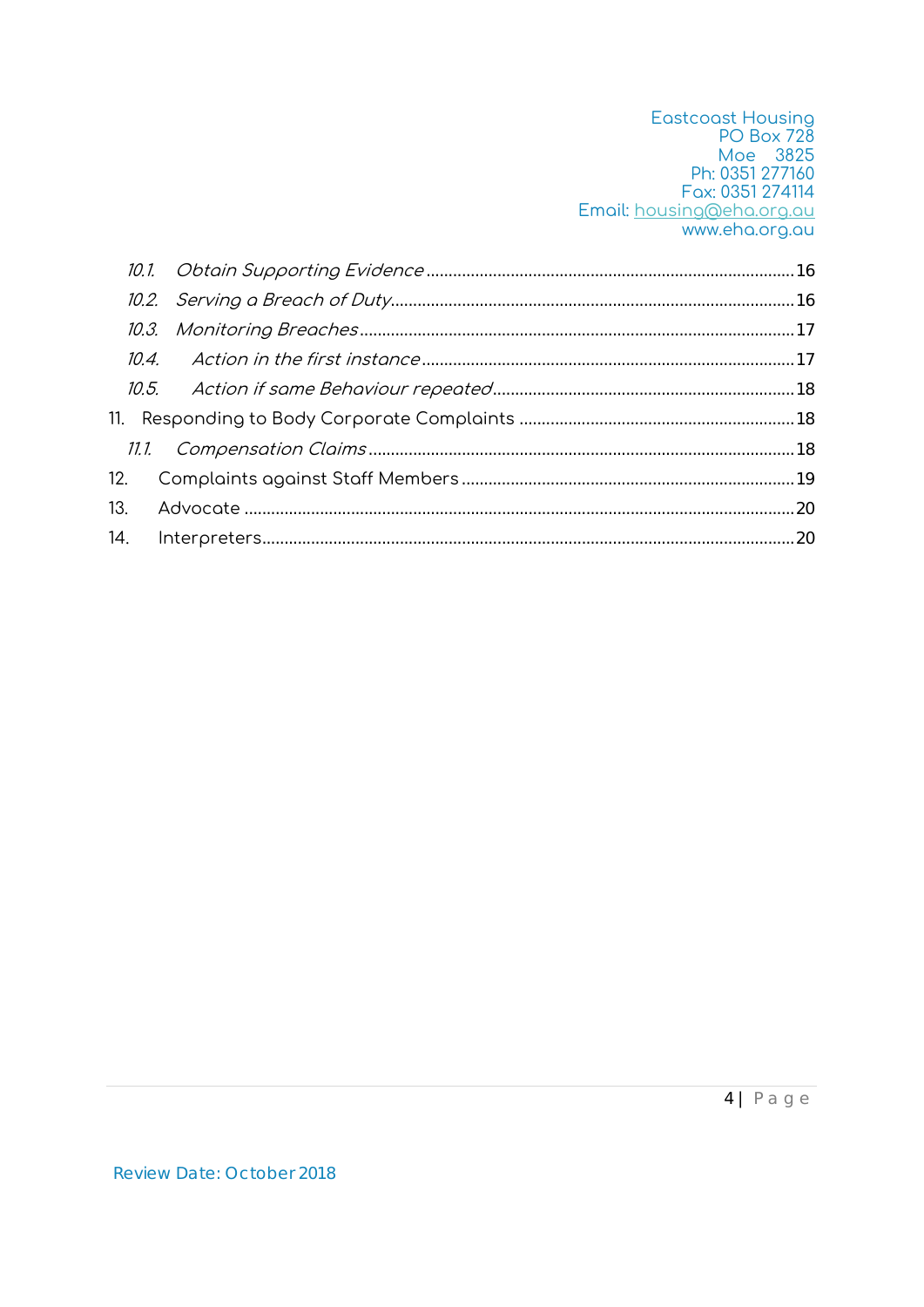### 1. Complaints

All written complaints to Eastcoast Housing from neighbours or Owners Corporation representatives will be responded to in the most appropriate manner within the Residential Tenancies Act 1997.

Concerns can be heard over the telephone but no actions will be taken unless a written statement is received.

NB: The only evidence acceptable before VCAT is in the form of an affidavit or presented in person.

# 2. Aim, Principles and Context

#### 21 Aims

This chapter aims to ensure Eastcoast Housing administers its complaints policy fairly and consistently for all parties involved.

The policy and procedures of this chapter apply to all tenants of Eastcoast Housing, as well as applicants and former applicants, and neighbours. Note that no member of the public shall be prohibited from lodging a complaint about a service provided by Eastcoast Housing.

These procedures should be read in association with relevant policy documents and, where appropriate, referral should be made to other Eastcoast Housing chapters and documents to ensure that procedures are being administered correctly.

This guide also aims to provide a clear framework for workers, tenants, neighbours, property owners and real estate agents with relation to the resolution of complaints that may be made about tenants in Community Housing.

#### 2.2. Principles

Community Housing tenants have the right to live independently in the broader community. Community Housing tenants have the same rights as a tenant in any other rental property.

Eastcoast Housing will promote to tenants and their support workers their rights and responsibilities under the Residential Tenancies Act (1997).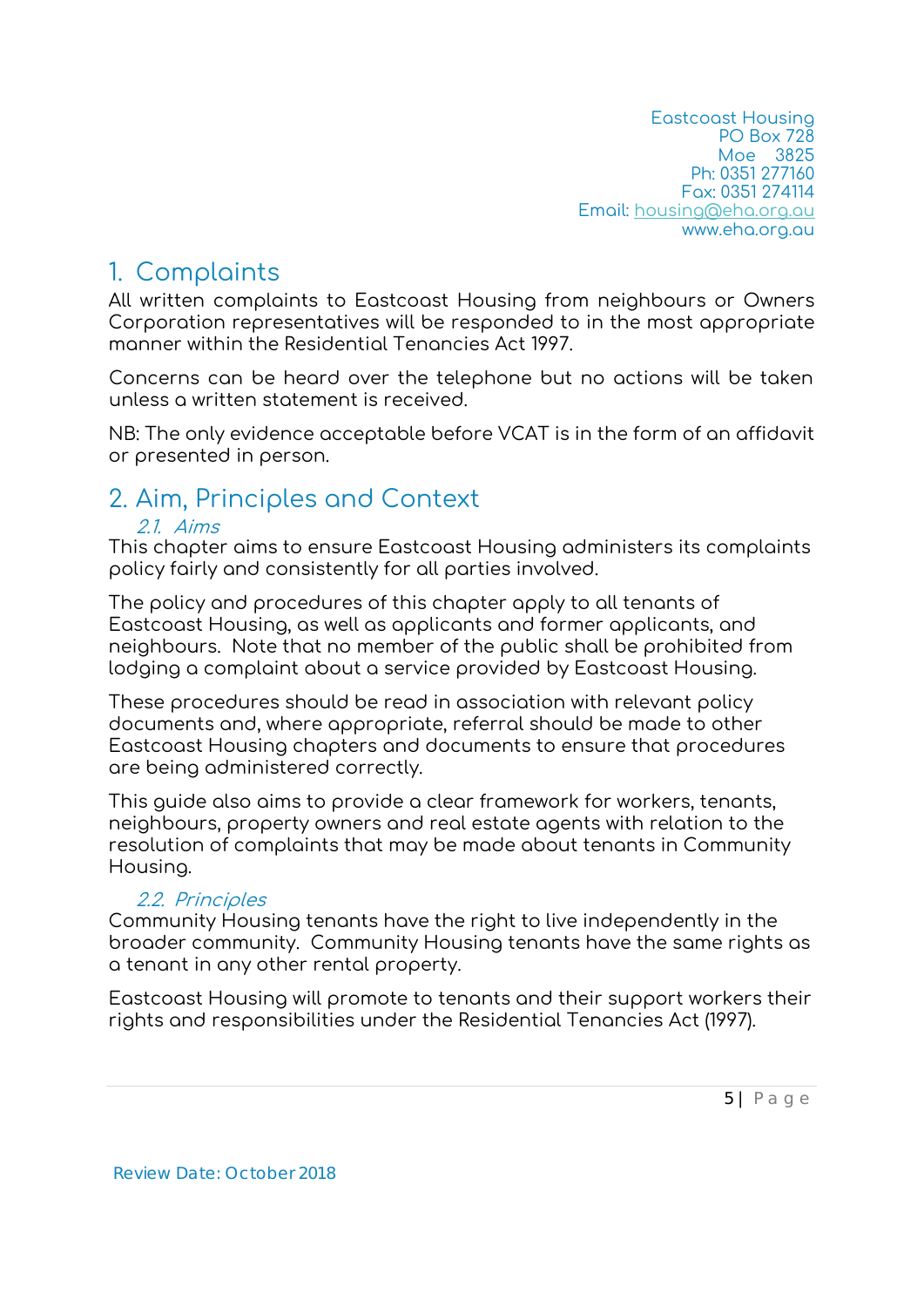Community Housing tenants have the right to expect that their privacy will be protected while living in Community Housing, and that such privacy will only be breached in instances where a legal request is made through the appropriate channels .

Neighbours of Community Housing tenants have a right to expect that the quiet and peaceful enjoyment of their home will be maintained as far as the landlord is responsible under s.244 & RTA (1997).

Complainants have a right to expect that complaints will be handled confidentially.

Eastcoast Housing will respond swiftly and appropriately to complaints about its tenants which have been received in writing.

Eastcoast Housing will encourage open communication with neighbours and body corporate agencies.

An Eastcoast Housing representative will attend Body Corporate meetings where requested and if provided with proxy authorization to do so by Department of Health & Human Services.

#### 2.3. Context

Properties managed by Eastcoast Housing are frequently in areas of high property value affected by gentrification. Some owners/landlords believe the myth that their property value decreases as a result of the Office of Housing purchasing property near them. While there is expression of support for public and community housing there is opposition to such developments occurring within their own neighbourhoods.

As a landlord, Eastcoast Housing must comply with the Residential Tenancies Act (1997). The process of resolution of neighbourhood complaints through the Victorian Civil and Administrative Tribunal (VCAT) is slow and requires that specific evidence be produced. Police or neighbour evidence required by VCAT is either through;

- Attendance at VCAT hearings (can be through subpoena if necessary)
- Affidavit (statement sworn at police station, clerk of courts or solicitors office)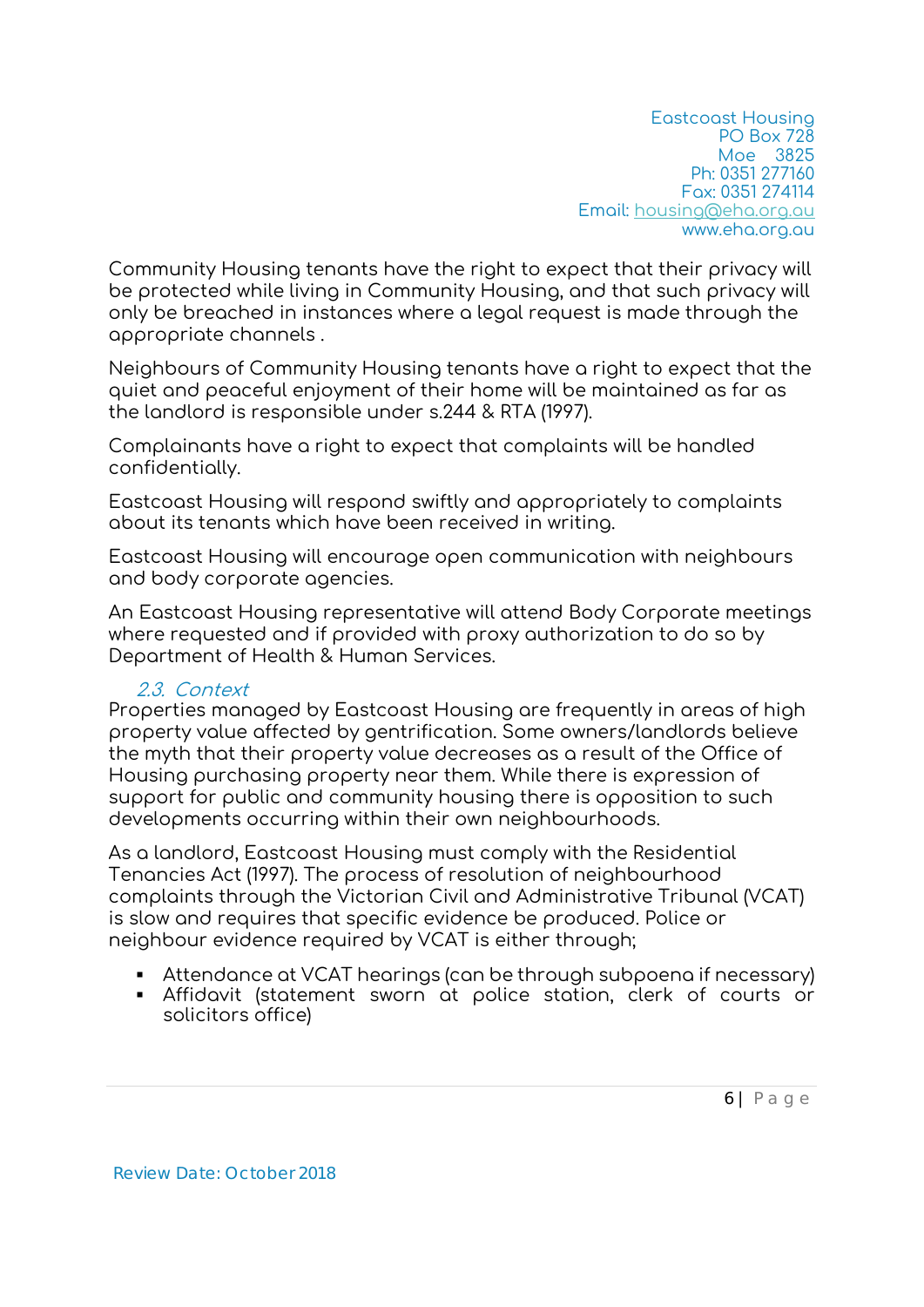NB: Owners corporation rules are difficult to enforce as they may undermine tenant's rights and may therefore be invalid.

## 3. Defining a Complaint

A complaint is defined as a registered expression of dissatisfaction with any Eastcoast Housing service lodged by a complainant or via a complainant's representative either in writing (hard copy or electronic), by telephone, or in person. An appeal, on the other hand, concerns a decision relating to the application of an Eastcoast Housing policy.

A generalised expression of concern about a policy, procedure or service will not be considered to be a complaint, and will not be subject to the same handling requirements and protocols as a complaint.

For a matter to be considered a complaint, it must relate to a specific occurrence or episode (including non-delivery of a service) that has had an impact on the individual complainant, rather than being an expression of dissatisfaction with the effects of the application of a policy or procedure on a wider group of people. Complaints regarding disputes between tenants, or between tenants and private neighbours, will normally be handled under Eastcoast Housing's dispute resolution guidelines. Eastcoast will facilitate dispute resolution meetings between parties or make referral to such services.

A complaint resolution process may run in parallel with another process on a related matter, such as an appeal. Where a matter involves an allegation of criminal behaviour, or an alleged breach of a local government by-law or regulation, the matter should be referred to Victoria Police or a local government instrumentality.

On-going analysis of complaints data will provide useful information about key issues of concern to Eastcoast Housing clients, highlighting areas where policy and/or procedural changes could facilitate a reduction in the number of complaints over time.

As a principal, every effort should be made to resolve a complaint inhouse at first, including complaints raised in relation to matters that could be considered under the Residential Tenancies Act (1997). These may include (but not limited to) transfers of tenancy, subletting and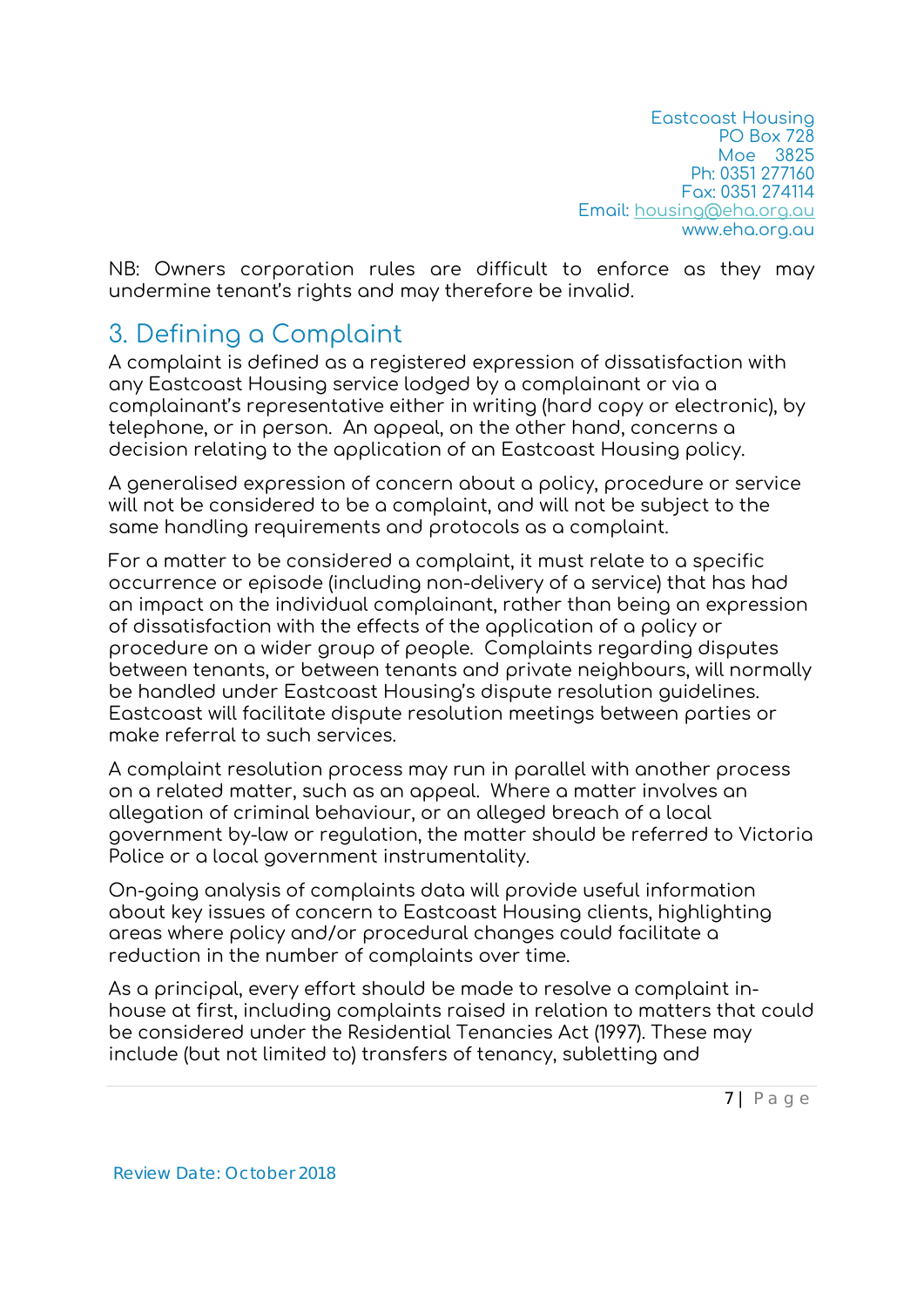maintenance charges that are the tenant's responsibility. However, the client should be advised at the outset of other options through the RTA (including VCAT) that would take the place of Eastcoast Housing complaints processes.

Clients have the right to pursue other avenues of review if they are dissatisfied with Eastcoast Housing complaints process. For instance, they may approach the Ombudsman if aggrieved about an administrative decision, the Equal Opportunity Commission regarding potential instances of discrimination or harassment or the Privacy Commissioner for potential breaches of privacy.

NB: Eastcoast Housing informs complainants and potential complainants of their right to pursue external review options.

### 4. Procedure for Managing Complaints

#### 4.1. Information to be given at sign up

As a matter of course when signing leases with new tenants the following information is provided:

- Tenants will be given a copy of information pertaining' to their rights and duties under RTA1997.
- Tenants will be informed of the process if they breach their lease agreement
- Tenants will sign a Privacy Statement
- Owners Corporation Regulations and EPA Regulations (if relevant).

#### 4.2.Providing Information

Information about the complaint process and complaint forms are available from the office at Shop 2/57 Lloyd Street, Moe, 3825. Potential complainants are advised to refer to the brochure "How to Make a Complaint" before lodging their complaint.

People experiencing difficulty lodging a complaint may be referred to external local agencies such as their local Public Housing Advocacy Program.

The complaints process operates at three levels. The first level involves an investigation of the complaint by the staff member receiving the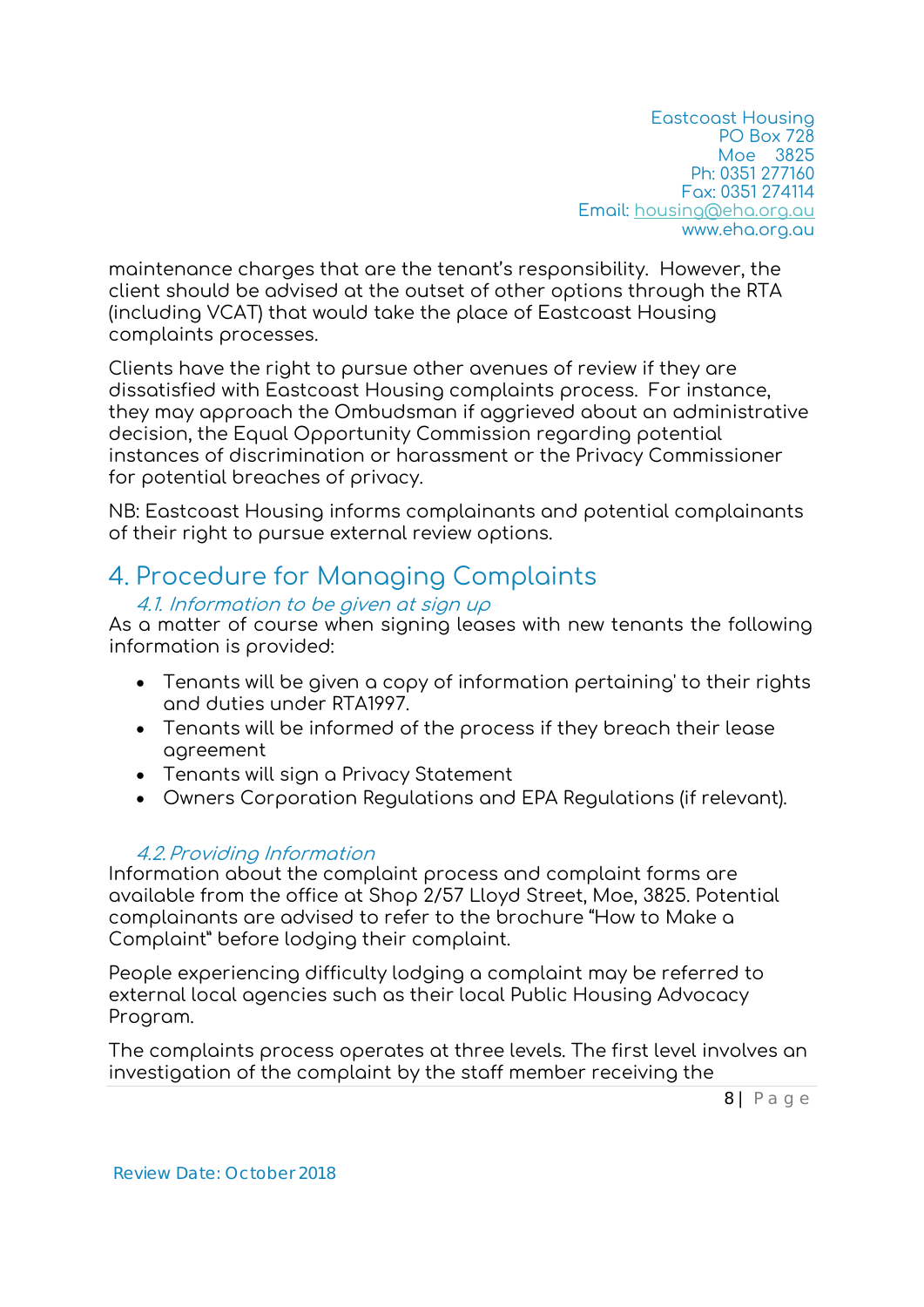complaint. If the complainant is not satisfied with the redress offered in the first instance, there may be a second level review by the Managing Director.

A complaint may be passed directly from the first level to the second level if it is determined by the receiving staff member that it is of sufficient complexity or seriousness to warrant an immediate second level review.

Where the complainant remains dissatisfied after a second level review, the complainant may request that the complaint be referred to the Complaints Sub-committee of the Board of Directors for a third level review.

The Board (after considering the advice of Managing Director and/or other staff as required) will sign off on all third level reviews conducted by them.

#### 4.3.Upon receipt of a complaint

Any verbal complainants will always be asked to put their concerns in writing and offered assistance to do so and asked to send them to Eastcoast Housing where the Tenancy Worker will investigate the complaint.

Any third party who has contacted Eastcoast Housing on behalf of a complainant will be informed that the complaint will be given due consideration when it is received by the person, or when a release of information form from the complainant is provided to discuss the matter with the advocate.

If the person making the complaint feels that their safety has been threatened or compromised, or that other illegal activity is happening on the premises they will be informed that this is a police matter.

Complainants may nominate an advocate to act on their behalf. If they do so, the complainant is required to sign the complaint lodgment form, a statement agreeing to the release of information and any other relevant documentation, unless a physical, intellectual or psychological impairment prohibits them from doing so.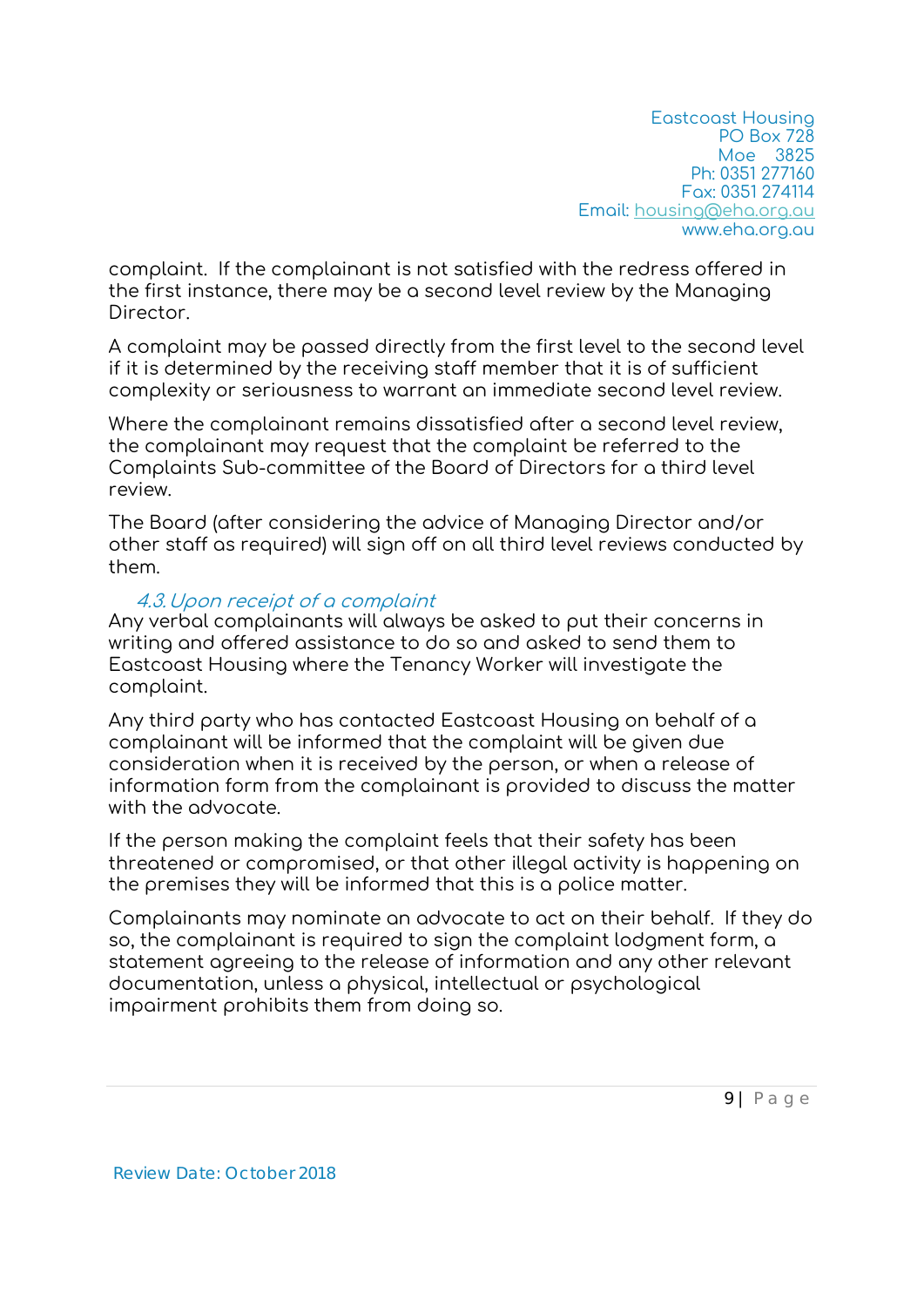Complaints may be lodged at the office of Eastcoast Housing or addressed directly to the Complaints Sub-committee of the Board, PO Box 728, Moe, 3825.

Complaints may also be referred to the Housing Registrar, Ombudsman, the Privacy Commissioner, the Minister, the Secretary or the Director of Housing.

Eastcoast Housing will handle all complaint documentation in accordance with statutory requirements under the Public Records Act and privacy legislation.

### 5. Privacy notification guidelines

Under the Information Privacy Act 2000 and the Health Records Act 2001, the collection of information regarding individuals is subject to clear requirements. Individuals have entitlements under these Acts. Entities collecting information have responsibilities under these Acts. One of these responsibilities is to inform individuals of the intended use or disclosure of their information.

Please note: Agency employees are permitted to view complaints information related to their role in the organisation and/or their caseload.

Staff are cautioned against inappropriate viewing or use of your information including complaint files.

Following is a checklist to ensure agency compliance with legislation and a suggested script to assist you in that process.

#### 5.1. Checklist

Have you advised the complainant that:

- $\checkmark$  they have contacted Eastcoast Housing?
- $\checkmark$  they have the right to access the information collected about them?
	- access is through the FOI process.
- $\checkmark$  there is a purpose for the information collection?
	- to detail the issues involved in the complaint
	- to monitor the complaints resolution process and
	- to ensure the appropriate sharing of correct information to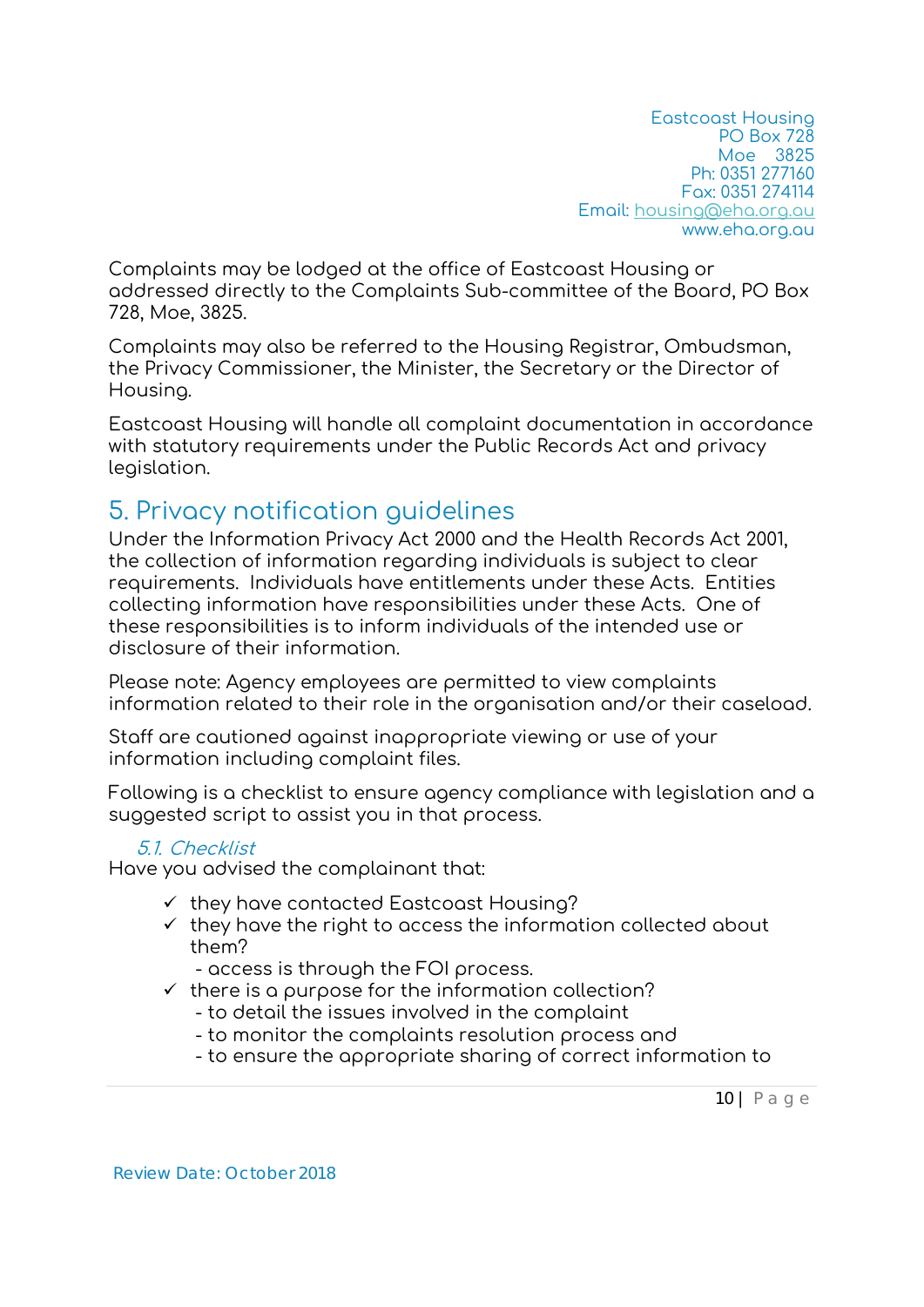agency staff or other agencies involved in the complaints resolution process

 $\checkmark$  who the proposed recipients of the information collected will be in general terms?

 - professionals who are involved in the resolution of the complaint, ie. agency staff, members of the Police force or employees of another organisation.

 $\checkmark$  the consequences of not providing information? - incomplete information may mean that we cannot investigate the complaint or the resolution of the complaint may be affected.

#### 5.2.Suggested Scripts

**a) Internal referrals** 

I have recorded your complaint. I plan to forward the information you have given me to the appropriate area (ie. Managing Director) for advice/action. Is this OK?

#### **b) External referrals**

I have recorded your complaint. In order to resolve your issues, I will need to forward some or all of the information you have given me to (select from list below)

- to Agency office/program for action/advice; and/or
- an employee/manager of another Agency concerned for investigation; and/or
- Victoria Police or another body

Will that be OK?

#### 5.3.Text for letter

In order to resolve the matters raised by the complaint, relevant Eastcoast Housing workers may access and share the information you have provided. Furthermore, personal and/or health information that is relevant to the complaint that the agency already holds about you may also be used by Eastcoast Housing staff (but only to the extent this is necessary and only by those who are directly involved with the resolution of your complaint).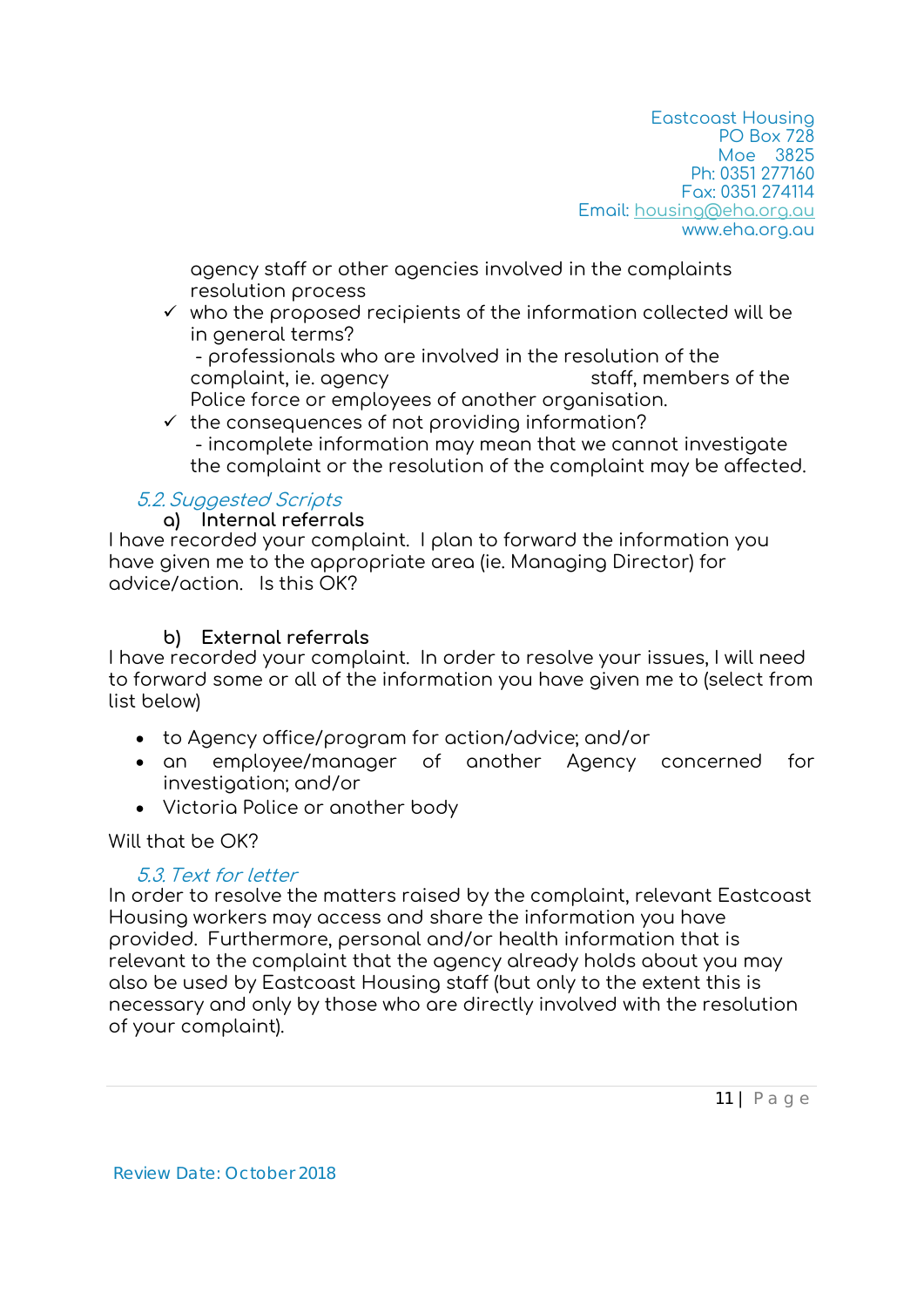Eastcoast Housing will not disclose your personal or health information through other avenues unless authorised by you or as authorised by law.

NB: For further information read "Eastcoast Housing Practice Standards - Privacy"

### 6. Level One – Local Level Review Procedures

#### 6.1. Registration of the Complaint

The receiving staff member must register complaints on the Complaints database and with the Managing Director within 24 hours. An initial assessment of the complaint is carried out by the receiving officer to determine if it contains allegations of sufficient complexity or seriousness to warrant an immediate second level review, discussion may take place with the Managing Director to make this determination.

The receiving staff member sends a letter to the complainant (or their advocate) to acknowledge receipt of the complaint within three working days of receipt of the complaint. This letter details the likely duration of the investigation into the complaint.

A further update is sent to the complainant/advocate if the complaint is not resolved within a reasonable timeframe.

NB: 20 working days from the date of lodgment of the complaint would be considered a reasonable timeframe to investigate most complaints.

#### 6.2. Preparing the File for Investigation

Update the complaints database and collate and place all relevant documentation (originals or copies, as appropriate) on to the relevant file prior to a complaint being investigated. If there is inadequate information on the file for a matter to be investigated, prepare a file note outlining the reasons for the delay in the investigation and the likely revised timeframe.

As mentioned above, the complainant should be notified in writing if the revised timeframe is likely to extend significantly beyond 20 working days from the date of lodgment of the complaint.

#### 6.3. Determining the Complaint

Every effort should be made in the first instance to resolve a complaint through discussion and mediation between the parties in dispute. Emphasis should be placed on housing staff making direct contact with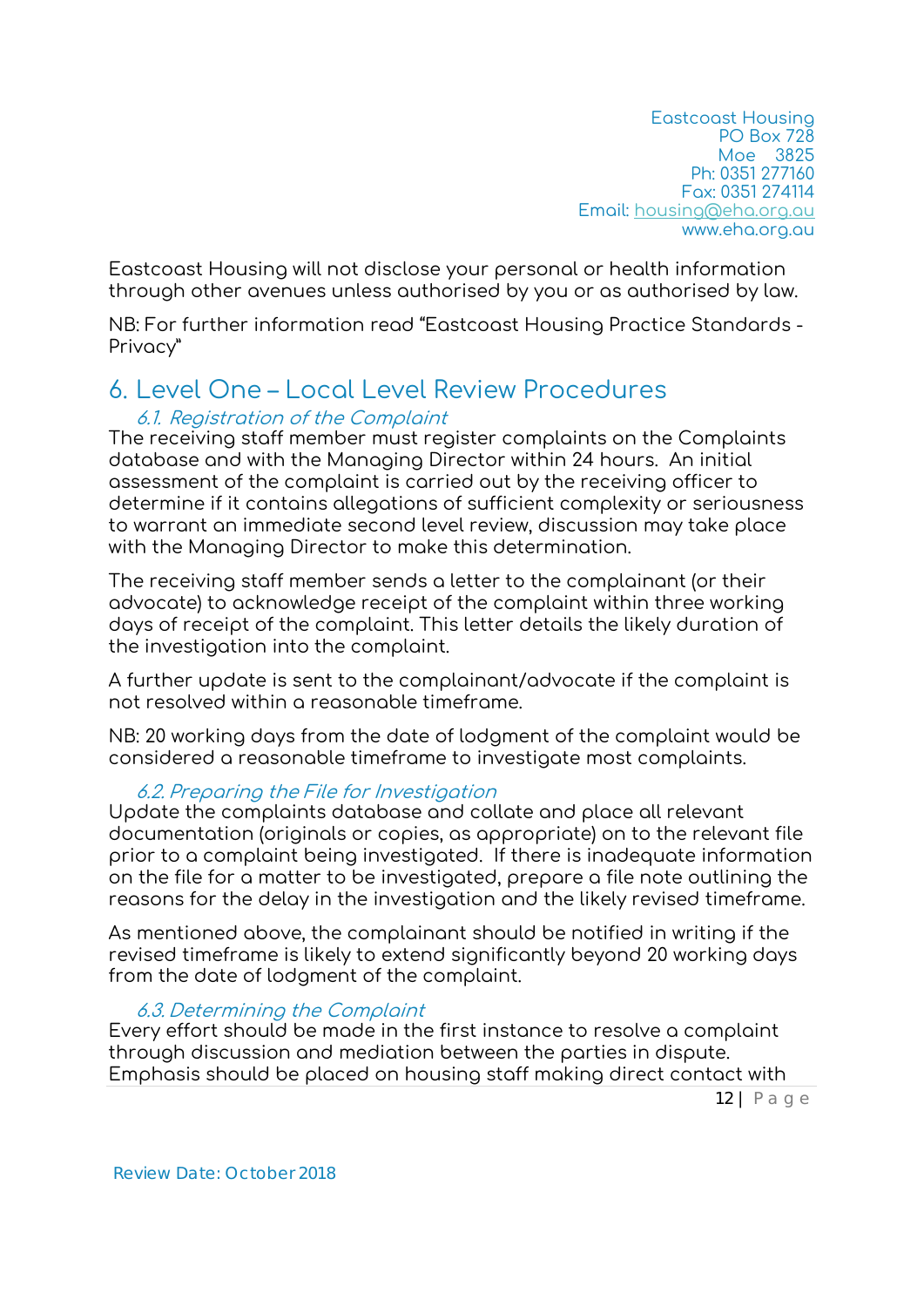complainants to clarify the complaint and to explore avenues for immediate, informal resolution.

NB: Note that details about complaints resolved quickly and informally still need to be entered onto the complaints database, although a file need not be created in all instances.

The Managing Director has the delegation to make a decision on the complaint at the initial stage, including whether or not it should be passed on for an immediate second level review.

Where a decision is made that the matter falls outside the complaint lodgment guidelines and/or falls within a different jurisdiction (for example local government or Victoria Police), the staff member will write to the complainant advising that the matter does not fall within the complaint guidelines and advising also of alternative avenues of redress.

The staff member will ensure that all relevant details are entered onto the complaints database.

#### 6.4.Extension of Investigation Period

As mentioned above, an extension to the normal 20 working day period for investigating a complaint may be necessary in certain instances where additional information is required or where parties to the complaint have to be interviewed. The complainant should be notified in writing of any revised timeframe.

#### 6.5. Completion of Level One Investigation

Where the stage one investigation leads to a finding in favour of the complainant, send a decision letter to the complainant offering redress.

If the complainant accepts the redress option that is offered, the complaints process is deemed to be complete, the database is updated and the complaint file is closed.

If the level one investigation does not uphold the complaint, or if the complainant rejects the proposal for resolving the complaint, send a letter to the complainant advising them that they may request that their complaint be reviewed by the Managing Director. If the complainant requests such a second level review, the complete file must be sent to the Managing Director.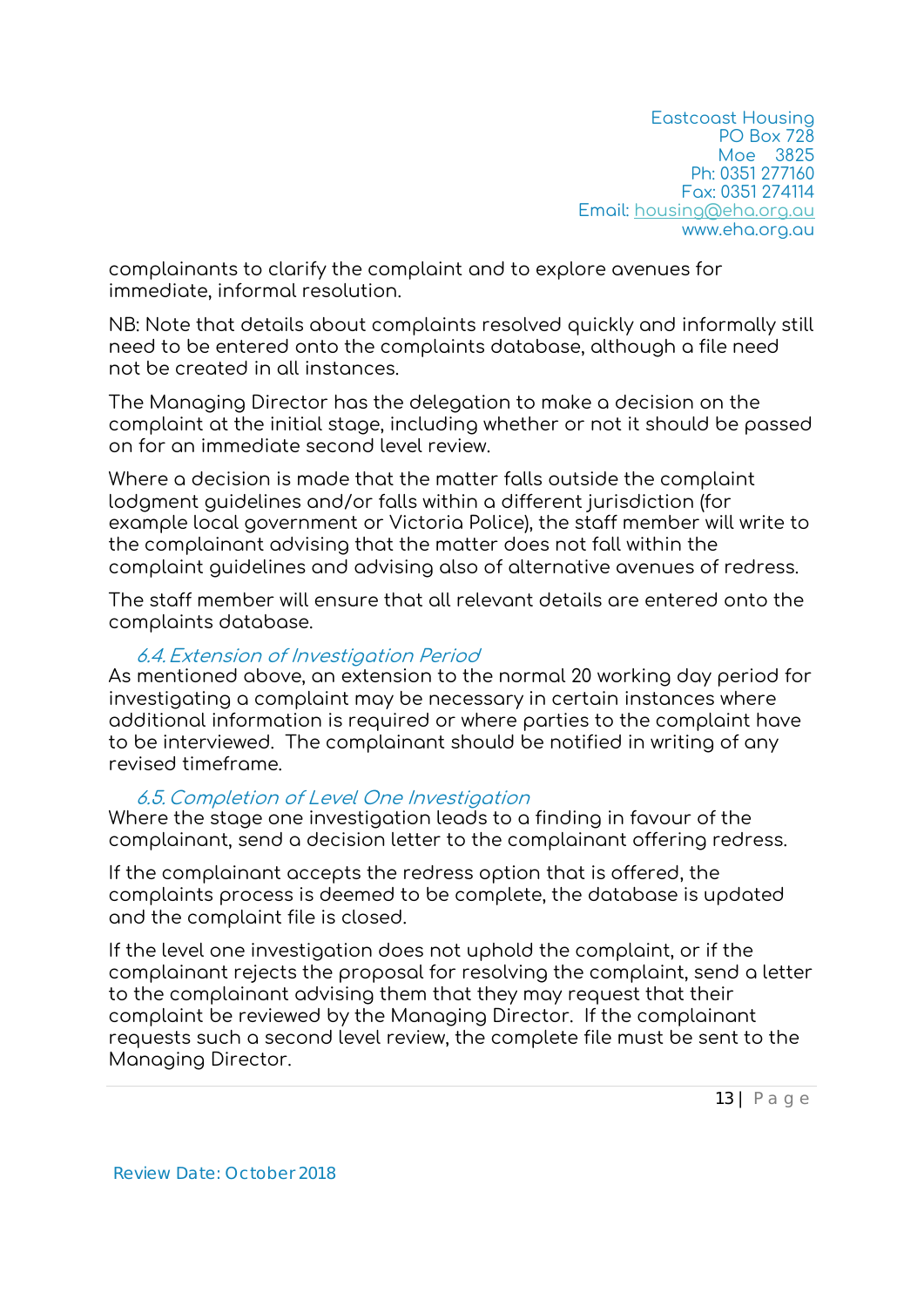# 7. Level Two Investigation

After receiving the relevant file, the Managing Director, or their delegate, checks to ensure all relevant information has been provided and the material supporting the level one decision is adequate, including details regarding the appropriate policy and procedures and the reason(s) for the decision. If the documentation is inadequate and the basis for the complaint does not appear to be justified, seek clarification from the staff member who handled the complaint at the first level. Policy and legal clarification may be requested from OOH or from Eastcoast Housing legal advisors.

The Managing Director makes contact with the complainant (or advocate as necessary) to discuss the complaint by telephone or arrange an interview if necessary with the Managing Director, or their delegate.

The purpose of the interview/contact is to:

- clarify the circumstances surrounding the events leading to the complaint;
- clarify the complainant's expectations regarding the available redress options; and
- explain any relevant policy or procedural issues to the complainant.

Following the interview/contact, the interviewing officer prepares a report with recommendations and places it on the file.

If it is determined that any new or additional information that is provided at the second level could have changed the outcome of the original complaint investigation, the Managing Director or their delegate makes a new determination regarding the complaint.

If, after investigation, it is found to be in favour of the complainant, send a letter to the complainant advising of the redress options that are being offered.

If the Managing Director or their delegate confirms the original level one decision not to uphold the complaint, send a letter to the complainant advising the reasons for confirming the original decision and informing the complainant of the option to seek a third level internal review by the Complaints sub-Committee of the Board of Directors.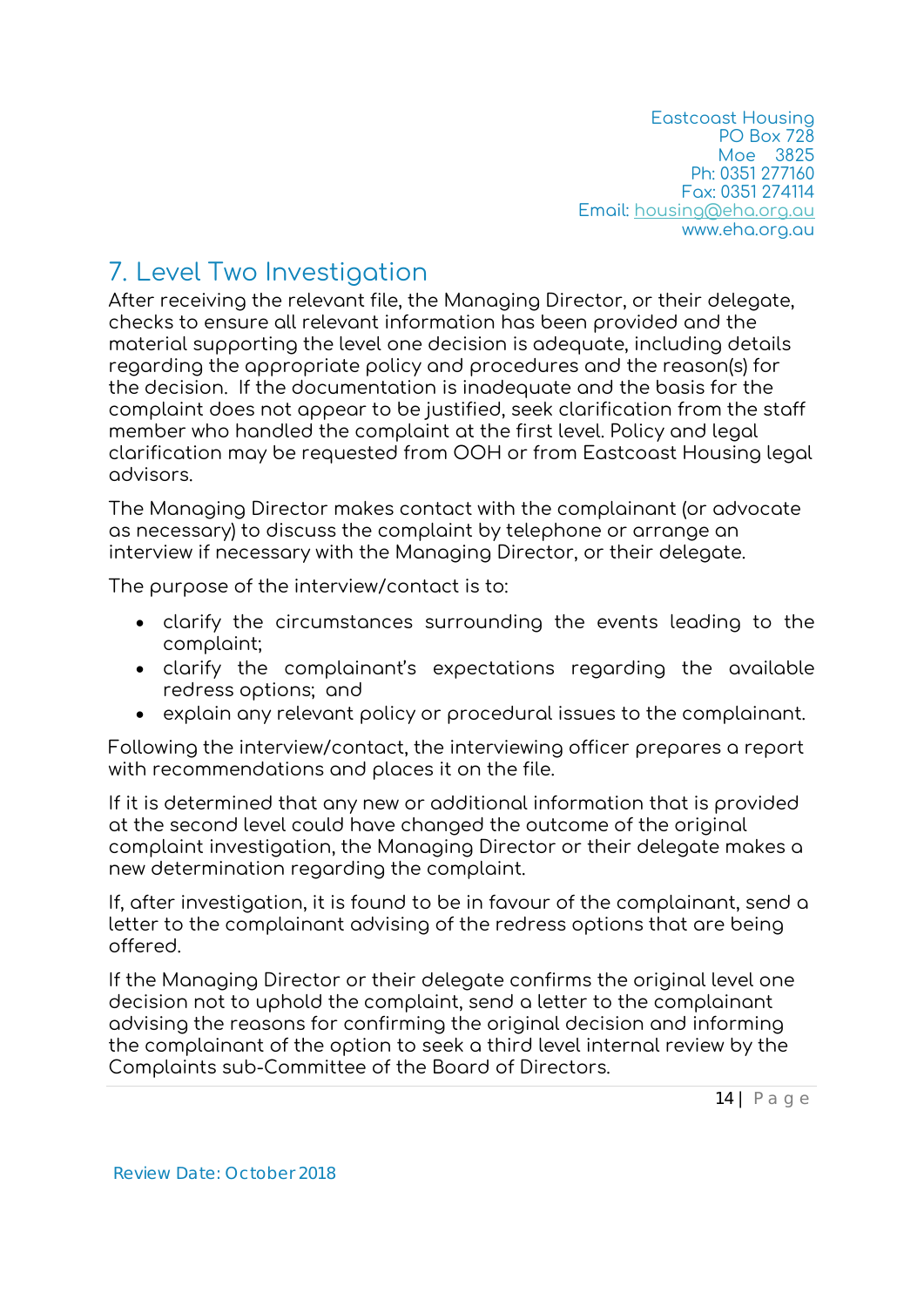If the complaint is finalised at Level Two, update the file with all the relevant information attached, including copies of any letters sent to the complainant. Update the complaints database accordingly.

Enter a notation on the complaints database indicating the date the complaint file was closed.

NB: Depending on the circumstances or seriousness of a complaint, it may enter the complaints system at Level Two, bypassing the first level.

### 8. Level Three -Reassessments by the Complaints sub-Committee of the Board of Directors

If a complainant declines to accept any of the redress options offered following a Level Two review of their complaint, they have the right to ask for it to be reviewed by the Complaints sub-Committee of the Board of Directors (Level Three). A Level Three review should only commence if the relevant Managing Director confirms that all previous avenues of review have been exhausted.

A Level Three review determines if all relevant information has been provided, policies and procedures implemented correctly and the principles of natural justice followed. Additional information would not normally be sought from the complainant at this stage, as all relevant information should have been provided previously.

Following the Complaints sub-Committee of the Board of Directors review of the complaint, they consult with the Managing Director and advise of their recommendation. If the Complaints sub-Committee of the Board of Directors recommends upholding the complaint and the Managing Director agrees, the decision is conveyed to the complainant in writing.

If the review results in a decision by the Complaints sub-Committee of the Board of Directors to not uphold the complaint, a letter is sent to the complainant advising of external redress options such as the Ombudsman and the Equal Opportunity Commission.

The Complaints sub-Committee of the Board of Directors updates the complaints database to reflect their decision. At this point, the complaint file is closed.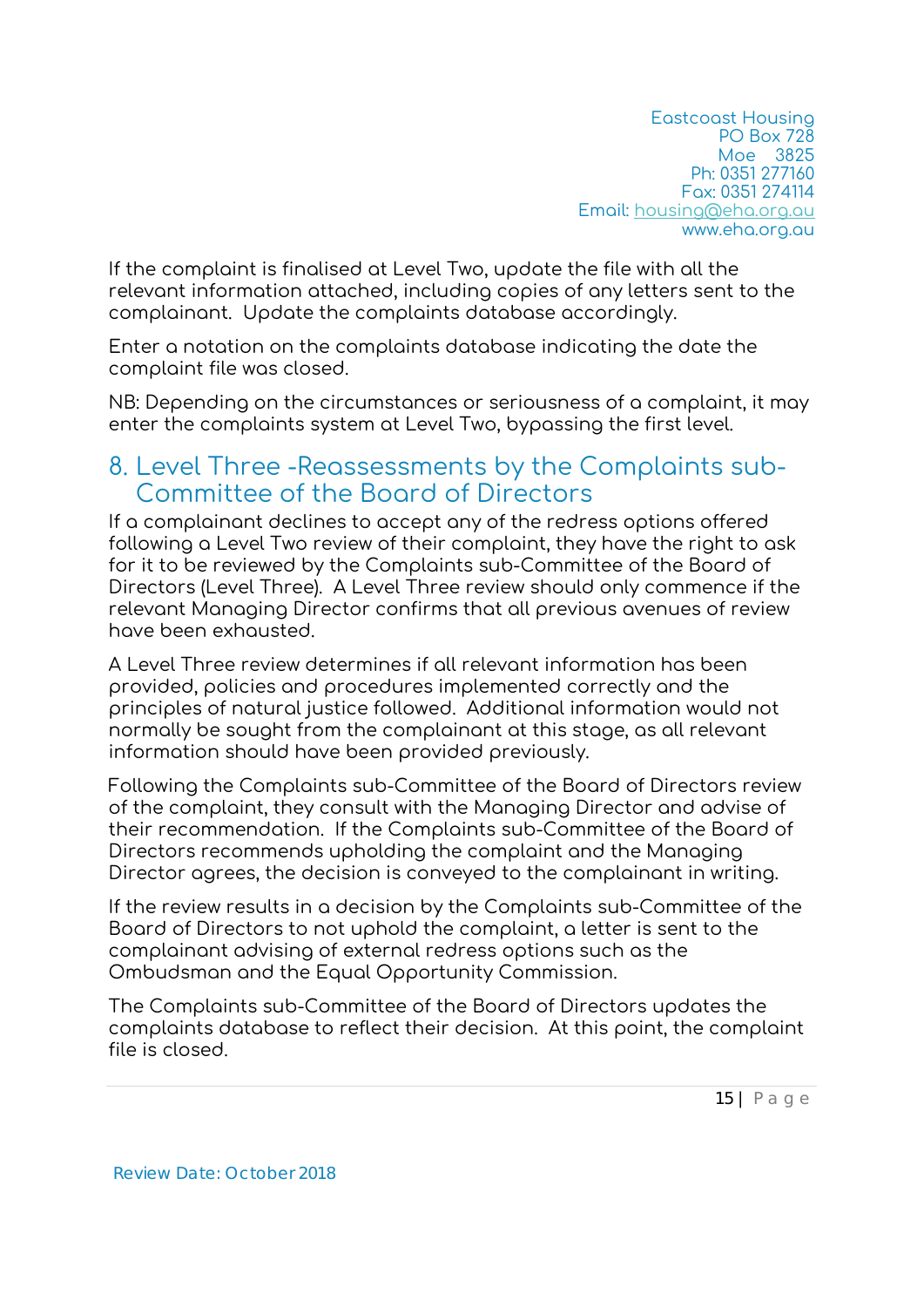### 9. Ministerial

Where a matter is the subject of both a complaint and a Ministerial, staff members will refer the matter to the Managing Director and seek guidance on responding appropriately. The Ministerial will reflect the fact that a complaint is under investigation (or has been resolved, if appropriate).

It may be appropriate to provide an interim response e.g. 'the matter you raised is currently being investigated under Eastcoast Housing's complaints process. Eastcoast Housing will contact you further about the matter you have raised'.

# 10. Establish Legitimacy for Action under RTA (1997)

Clearly establish what has occurred and how this constitutes a nuisance or disturbance of quiet and peaceful enjoyment. Typical examples are:

- excessive noise
- Harassment of neighbours.

These details are to be recorded in the Complaints Register spreadsheet.

#### 10.1.Obtain Supporting Evidence

If it is a verbal complaint, encourage people to put it in writing, including:

- Specific incident
- Dates and Times
- If police attended (station, names of officers attending, time attended)
- Police reports are very useful evidence.

Ask for the neighbours address, assure them of privacy (see Privacy Notification Guidelines), send them a copy of the Eastcoast Housing Complaints Form.

10.2. Serving a Breach of Duty

Formal Breaches under the RTA1997 include:

- Nuisance
- Interference with Peace
- Damaged Premises
- Damaged Common Areas
- Unclean Premises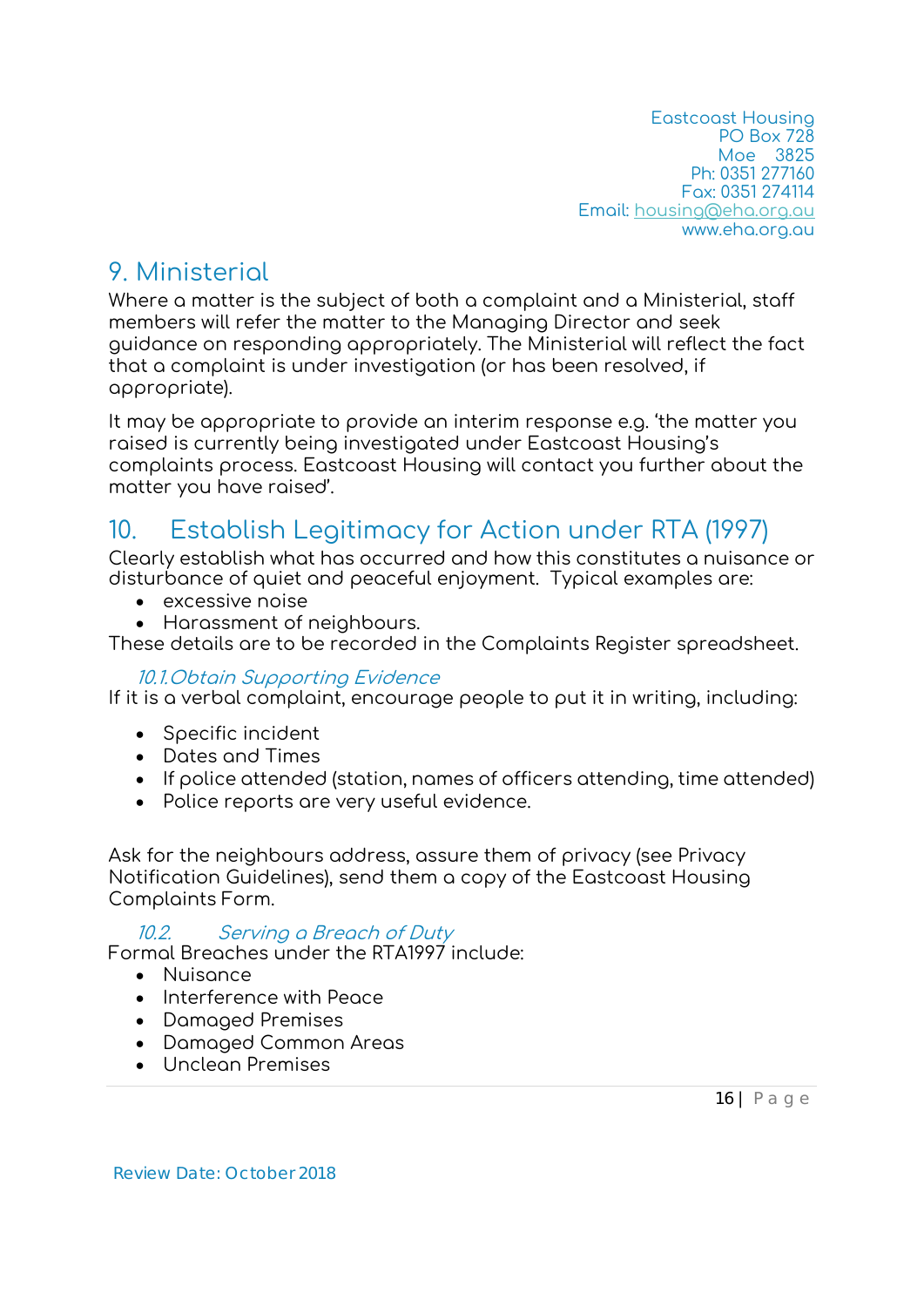• Refusal to permit entry

NB: Formal "Notices of Breach" can only be served on tenants if the Residential Tenancies Act is breached, NOT Body Corporate rules.

#### 10.3. Monitoring Breaches

Any complaints from co-tenants regarding each other are not covered by the Residential Tenancies Act 1997 and as such, Breaches of Duty cannot be applied. This complaint will be forwarded to the Eastcoast Housing Tenancy Worker to respond to, which may include referring the matter to the tenant's support worker or convening a dispute resolution meeting or referral to such a service.

Where requested, a meeting with tenants and worker may be arranged. Sufficient evidence that a breach has occurred must be received in writing to serve a breach notice to the tenant (copy to be provided to the tenants support worker if the tenant has one registered).

Monitor the outcome of this breach, ie: If same breach occurs within 14 days this can be pursued via VCAT, either a compliance order or Notice to Vacate based on breach of lease agreement.

If breach does not occur within 14 days but does so after this period, option to send another breach notice and/or pursue via VCAT by way of a compliance order

NB: In line with Eastcoast Housing's philosophy, eviction is seen as a matter of last resort. However where a tenant consistently does not comply with a Breach Notice served, an eviction may be pursued through VCAT.

#### 10.4. Action in the first instance

Issue official notice to tenant to remedy breach, outlining breach and giving 14 days to remedy.

A copy of this Breach is to go to the relevant support worker (as per previous consent). Discussion between support worker and Eastcoast Housing worker to seek resolution of the matter.

If tenant complies with the request on the breach then no further action (breach notice kept on file).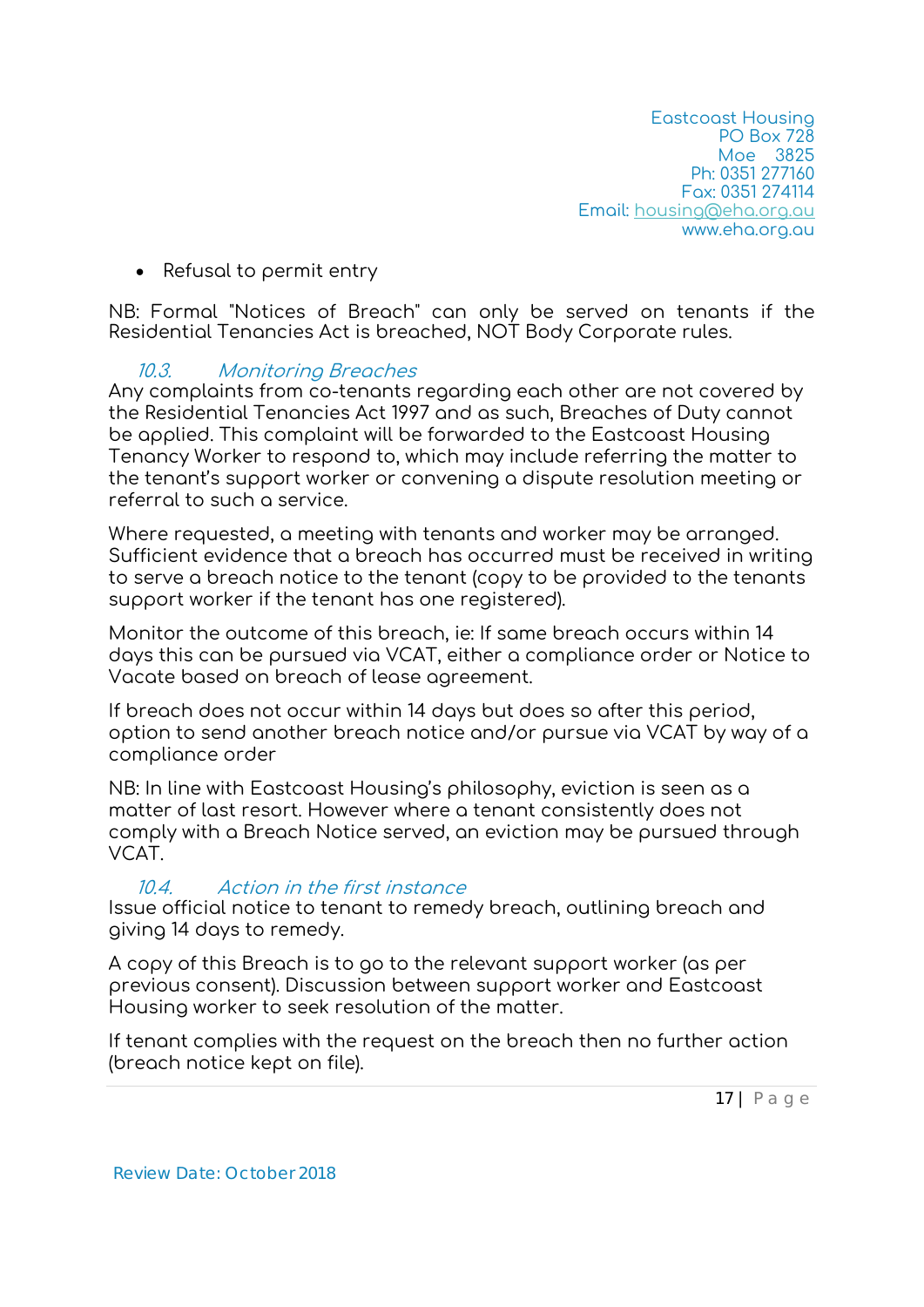#### 10.5. Action if same Behaviour repeated

If the breached behaviour is repeated within the fourteen day period specified via the breach notice, another breach cannot be served.

When the fourteen day remedy period expires an application to VCAT can then be made for a compliance order.

If the same breached behaviour is repeated after the fourteen day period, an application to VCAT can be made for a compliance order or a second breach of duty notice served.

If the same breached behaviour is repeated three times throughout the tenancy an application to VCAT for an Order for Possession can be submitted.

NB: Three breaches of duty notices, for same breached behaviour, sent via registered mail must be supplied as evidence.

### 11.Responding to Body Corporate Complaints

All complaints by Eastcoast Housing from neighbours or body corporate representatives will be responded to in the most appropriate manner, mindful of relevant legislation such as the Residential Tenancies Act (1997) and Body Corporate Regulations (1989).

Concerns can be heard over the telephone however, at times, limited action may be undertaken until a written statement is received.

NB: The only evidence acceptable before VCAT or in the case of a Body Corporate matter before the Magistrates Court is in the form of an affidavit or presented in person.

#### 11.1. Compensation Claims

Where the Body Corporate is seeking costs to be paid or compensation claims, the complaints policy applies. All complaints must be received in writing with documented "evidence" of the tenant's responsibility.

If the evidence is considered to be sufficient then the process is as follows:

- A breach notice is served to the tenant (copy to support worker)
- Pursue compensation from the tenant via VCAT application. This is a landlord responsibility, not the Body Corporate.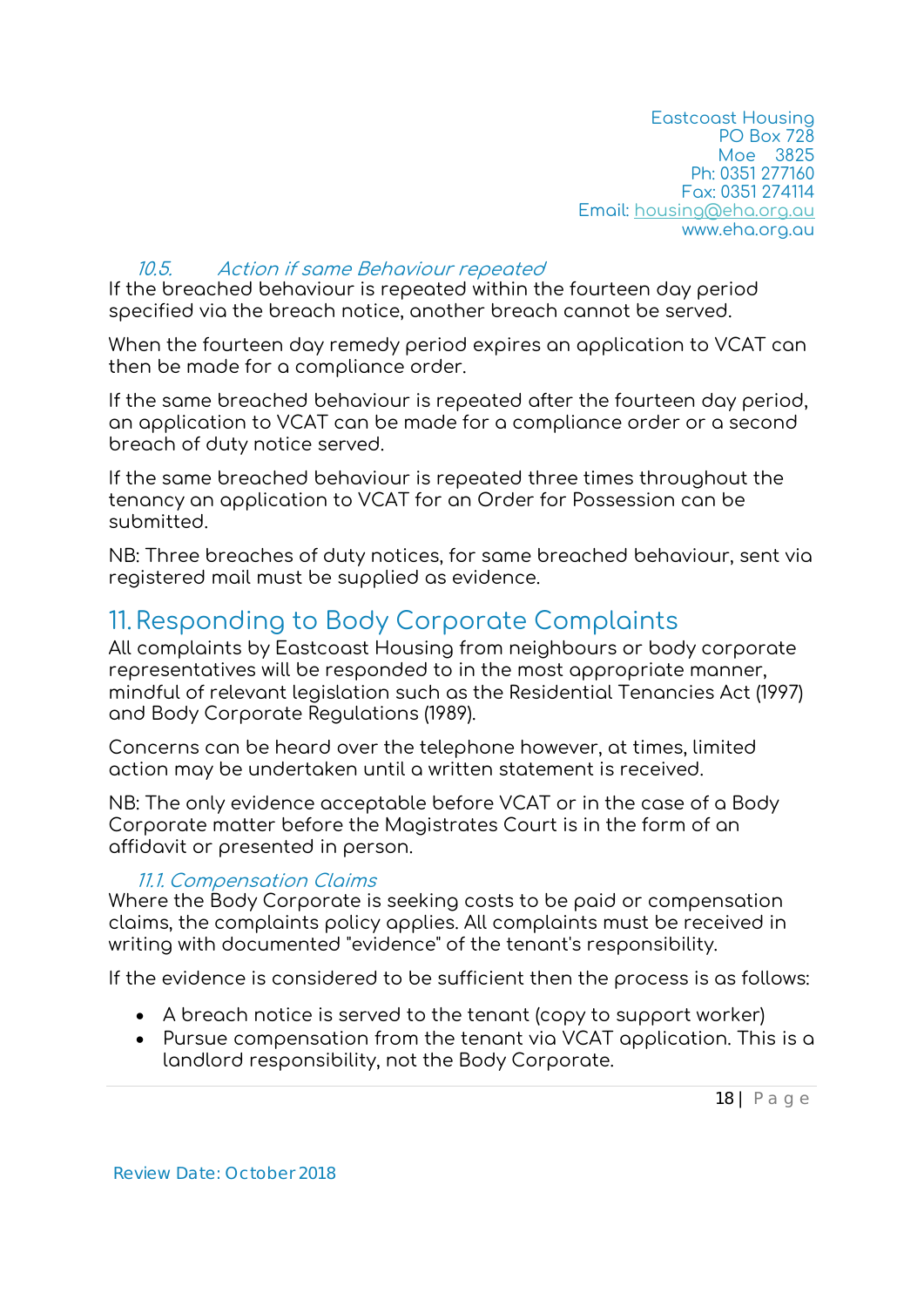An internal decision can be made by an Eastcoast Housing worker with the approval of the Managing Director as to whether or not to pursue compensation from the tenant.

A consideration may be the extent of damages/costs involved and a decision whether the agency can cover the cost involved.

An internal decision will also need to be made with the approval of the Managing Director as to whether or not Eastcoast Housing can cover the costs involved up front, and later pursue compensation from the tenant depending upon the urgency of the claim.

If the evidence is considered to be insufficient then the process is as follows:

- Respond in writing to the Body Corporate to validate receipt of the complaint
- Inform the complainant that there is insufficient evidence to accept responsibility/and or costs for compensation being sought
- Outline evidence that would be required

Body Corporate may decide to take action against Eastcoast Housing as landlord if they believe that there was enough evidence provided and as such it is the responsibility of the Landlord to cover costs. If so, they will need to pursue this through the Magistrates Court (Body Corporate Regulations 1989)

NB: Agents/Body Corporates will be informed of action taken by Eastcoast Housing.

### 12. Complaints against Staff Members

Complaints against Eastcoast Housing staff members are handled in accordance with our Employment and/or Complaints policies as appropriate. Any allegations of rudeness or other unprofessional behaviour by a staff member will be investigated thoroughly, following the principles of natural justice to ensure that the staff member's interests are not prejudiced.

The Managing Director should investigate a complaint against a staff member and, if the complaint is substantiated, recommendations arising